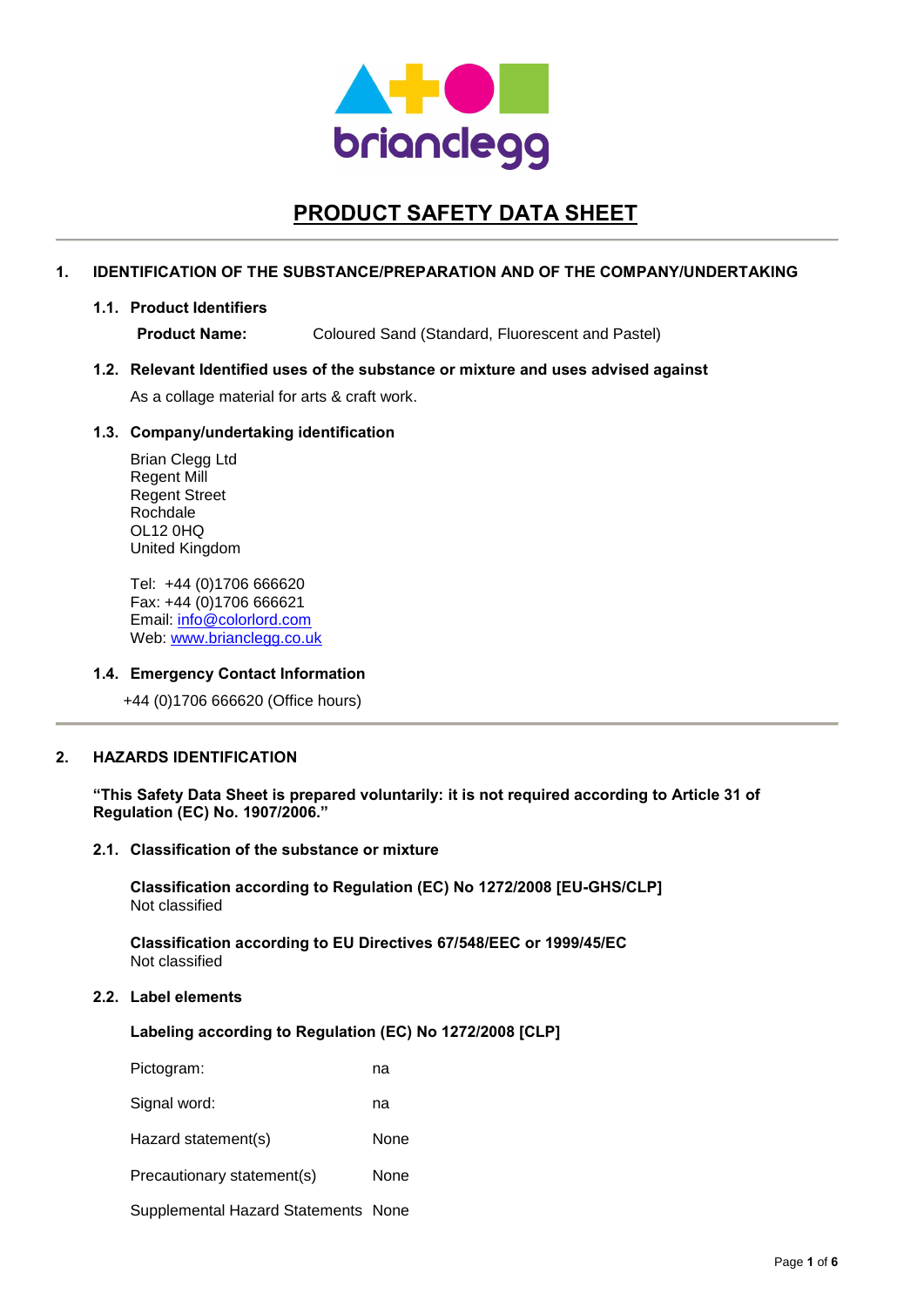# SDS-BC1 Coloured Sand

# **According to European Directive 67/548/EEC as amended.**

| Hazard symbol(s) | na    |
|------------------|-------|
| R-phrase(s)      | None. |
| S-phrase(s)      | None  |

# **2.3. Other hazards**

Not classified as hazardous as supplied.

The coloured sand conforms to all relevant parts of the European Toy Safety regulations (EN71).

Not hazardous due to the grain size distribution of the silica sand, the form in which it is supplied and the coloured coating which reduces dusting.

# **3. COMPOSITION/INFORMATION ON INGREDIENTS**

**3.1 Description of Material:** Coloured granules.

# **4. FIRST AID MEASURES**

# **4.1 Description of First Aid Measures**

| General Advice: | First aid followed by medical attention.                                                                                               |
|-----------------|----------------------------------------------------------------------------------------------------------------------------------------|
| Inhalation:     | Move exposed person to fresh air. Keep warm and at rest. Seek medical<br>attention as soon as possible.                                |
| Skin contact:   | Wash with mild soap and water. Generally the product does not irritate the<br>skin. Seek medical advice if irritation occurs/persists. |
| Eye Contact:    | Rinse opened eye for several minutes under running water. Seek medical<br>attention if irritation persists.                            |
| Ingestion:      | Wash mouth out with water, seek medical attention if symptoms occur.                                                                   |

- **4.2 Most Important Symptoms and effects, both acute and delayed** No data available
- **4.3 Indication of any immediate medical attention and special treatment needed** No data available

# **5. FIRE FIGHTING MEASURES**

**Material not combustible. No hazardous releases in case of fire.**

# **6. ACCIDENTAL RELEASE MEASURES**

**6.1 Personal precautions:**

Wear dust masks. Keep unprotected persons away. Avoid formation of dust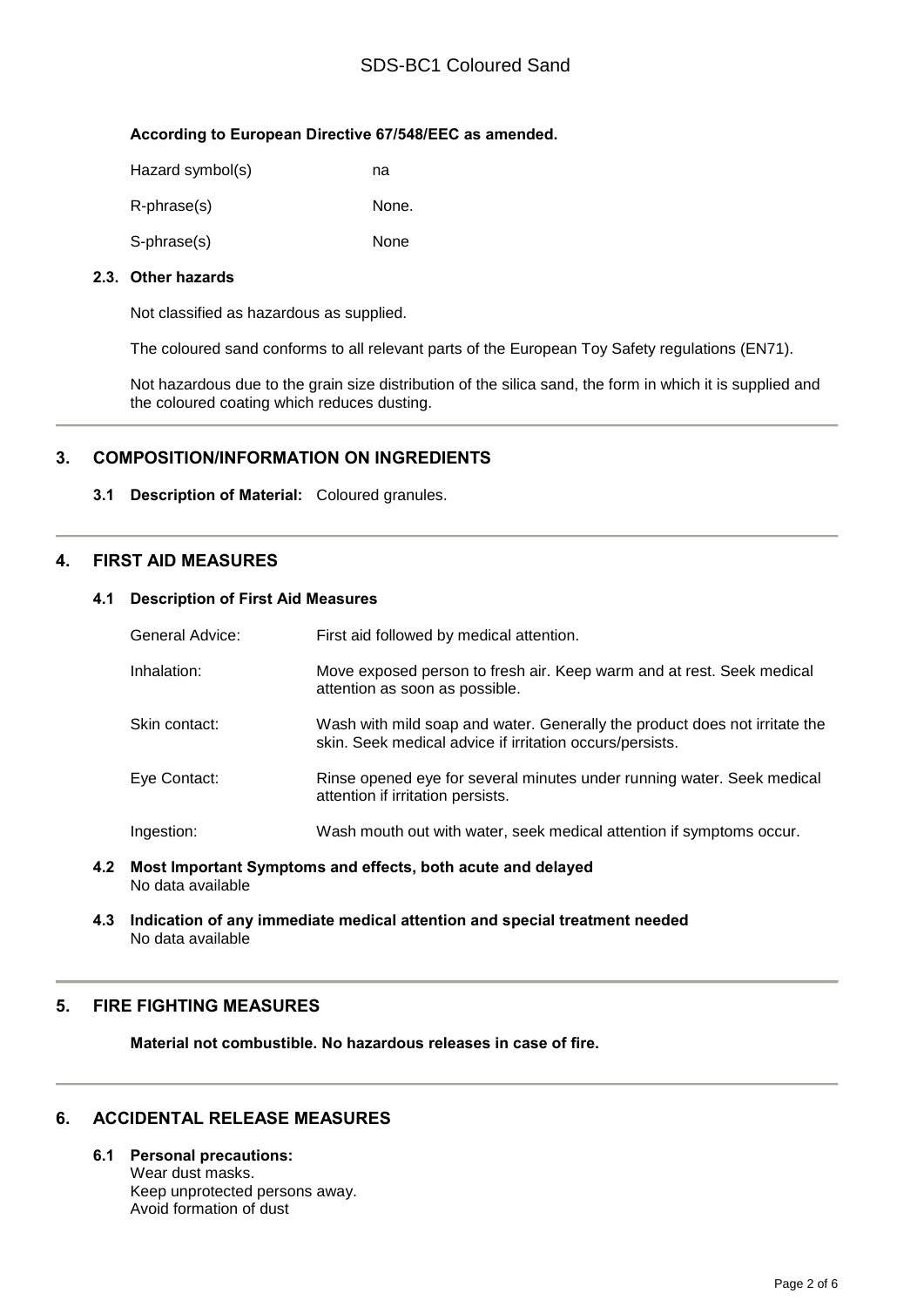## **6.2 Environmental precautions:** Not applicable.

**6.3 Methods for cleaning up:** Pick up manually or vacuum.

# **7. HANDLING AND STORAGE**

### **7.1 Precautions for Safe Handling:**

Avoid contact with eyes. Avoid formation of dust. Provide appropriate exhaust ventilation at places where dust is formed. Normal measures for preventive fire protection.

# **7.2 Conditions for safe storage including any incompatibilities:**

Store in cool place. Keep container tightly closed in a dry and well-ventilated place.

# **7.3 Specific end uses:**

None

# **8. EXPOSURE CONTROLS/PERSONAL PROTECTION**

# **8.1 Control Parameters:**

These products do not contain any relevant quantities of materials with critical values that have to be monitored in the workplace.

(ref: EH40/2005 as consolidated with amendments Oct 2007)

National exposure control limits must be considered where appropriate.

### **8.2 Exposure Controls:**

### **Appropriate engineering controls**

Handle in accordance with good industrial hygiene and safety practice.

#### **Personal Protective equipment**

#### **Ventilation:**

Not applicable for the intended use of the product.

### **Respiratory protection:**

None required under normal conditions of use. For information the workplace MEL (Maximum Exposure Limit) for respirable crystalline silica dust is 0.3mg/m3 in the United Kingdom, measured as an 8 hour TWA (Time Weighted Average).

#### **Hand Protection:**

Not required under normal conditions of use.

#### **Eye Protection:**

Not required under normal conditions of use. Under conditions of heavy exposure eye protection is recommended.

#### **Body Protection:**

Not required under normal conditions of use.

#### **General Safety and Hygiene measures:**

Do not eat or drink while working with the product. Wash hands before breaks and at the end of work.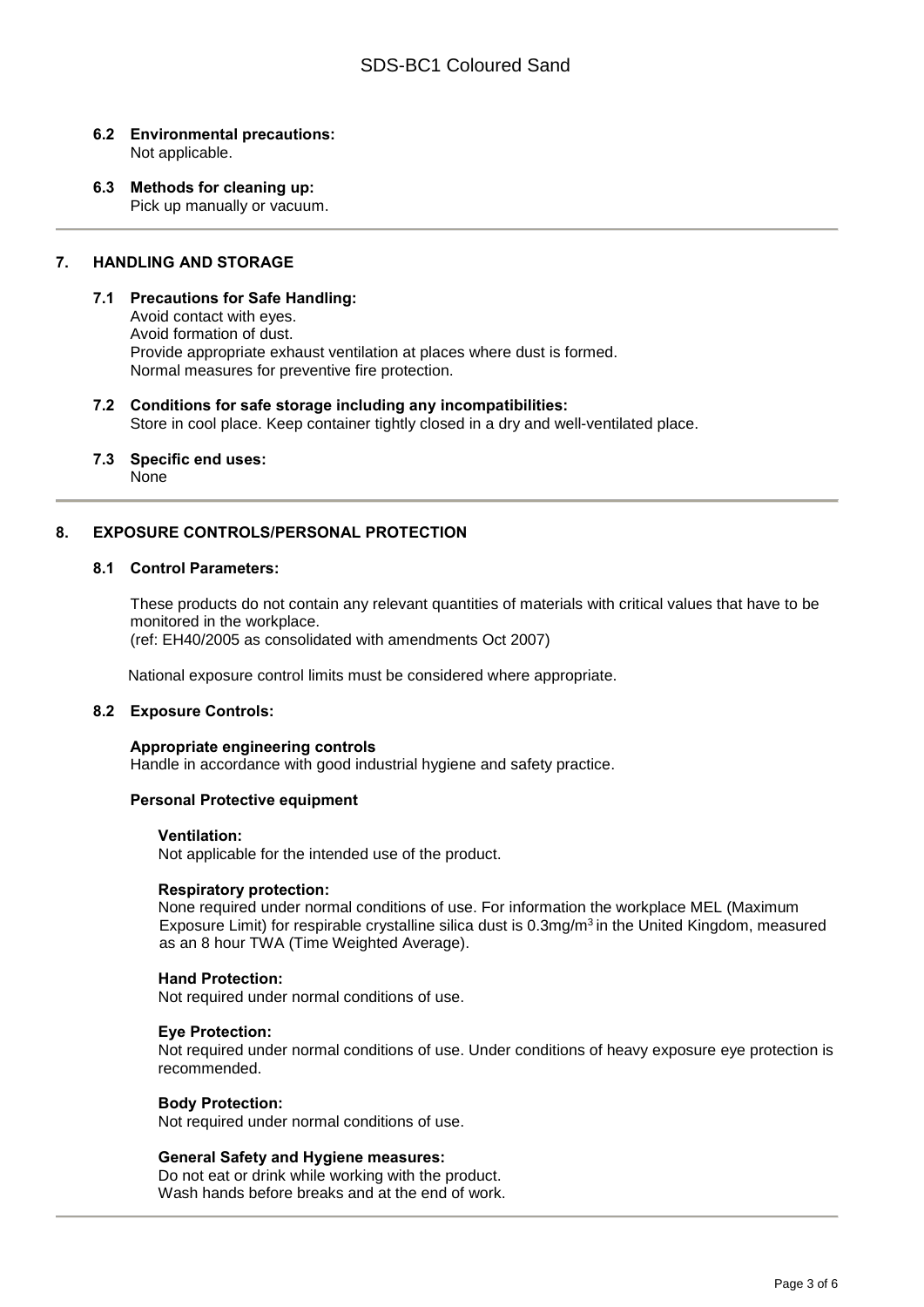# **9. PHYSICAL AND CHEMICAL PROPERTIES**

# **9.1 Information on basic physical and chemical properties**

| a) | Appearance:                                  | Coloured granular solid           |
|----|----------------------------------------------|-----------------------------------|
| b) | Odour:                                       | none                              |
| c) | Odour threshold                              | no data available                 |
| d) | pH                                           | no data available                 |
| e) | Melting point/freezing point                 | no data available                 |
| f) | Initial boiling point and boiling range      | no data available                 |
| g) | Flash point                                  | no data available                 |
| h) | Evaporation rate                             | no data available                 |
| i) | Flammability (solid,gas)                     | no data available                 |
| j) | Upper/lower flammability or explosive limits | no data available                 |
| k) | Vapour pressure                              | no data available                 |
| I) | Vapour density                               | no data available                 |
| m) | Relative density                             | 2.34 g/cm3 at 20°C                |
| n) | Water solubility                             | negligible                        |
| O) | Partition coefficient: n octanol/water       | no data available                 |
| p) | Autoignition temperature                     | not self igniting                 |
| q) | Decomposition temperature                    | no data available                 |
| r) | Viscosity                                    | no data available                 |
| s) | <b>Explosive properties</b>                  | does not present explosive hazard |
| t) | Oxidizing properties                         | no data available                 |
|    |                                              |                                   |

## **9.2 Other Safety Information** No data available

# **10. STABILITY AND REACTIVITY**

# **10.1 Reactivity**

Stable under normal conditions

## **10.2 Chemical stability** Chemically stable

**10.3 Possibility of hazardous reactions** no data available

**10.4 Conditions to avoid** None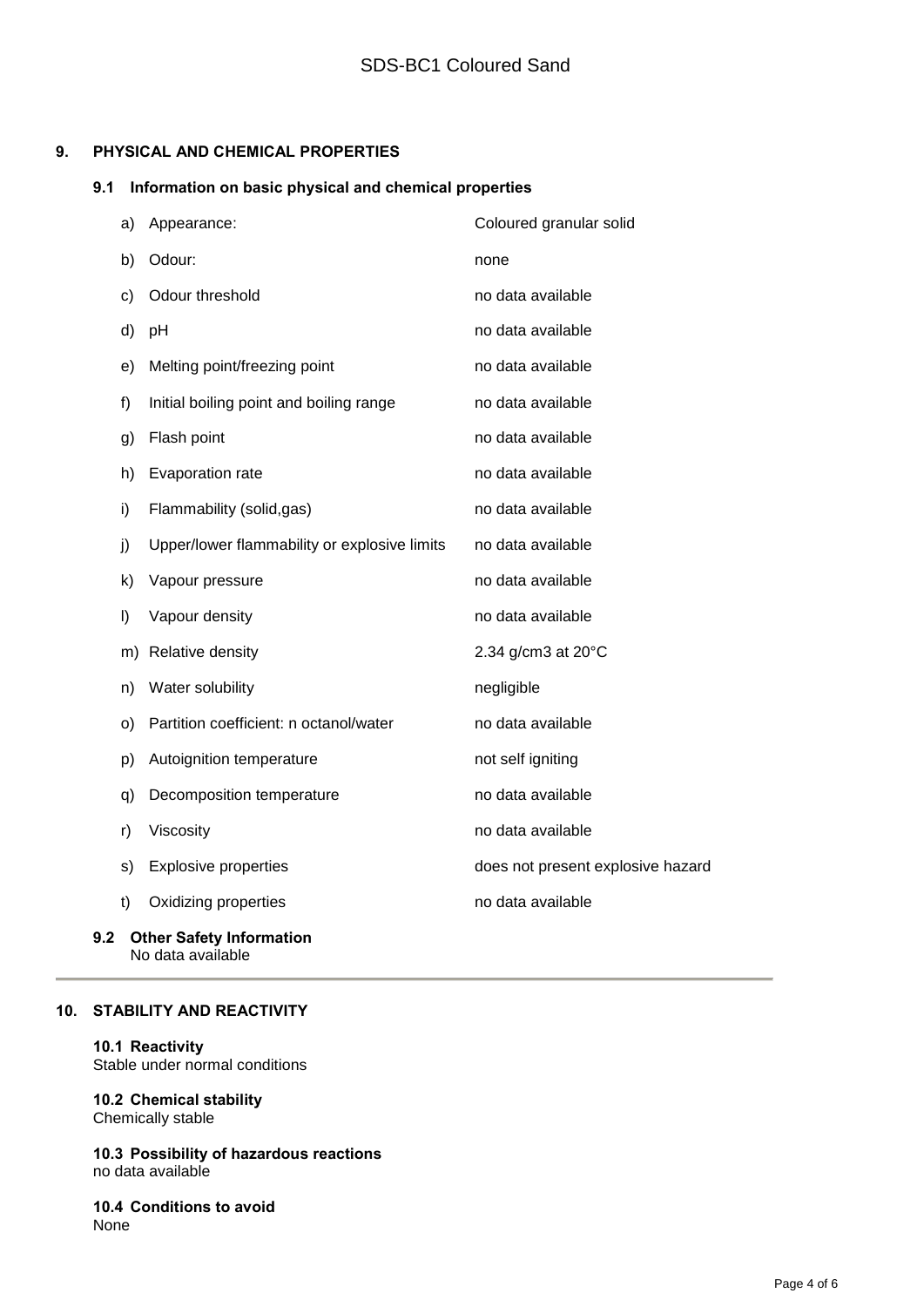## **10.5 Incompatible materials**

no particular incompatibility.

#### **10.6 Hazardous decomposition products** Not flammable

# **11. TOXICOLOGICAL INFORMATION**

# **11.1 Information on toxicological effects**

**Acute toxicity** no data available

**Skin sensitisation/irritation** may be mild irritation

**Serious eye damage/eye irritation** no data available

# **Respiratory sensitisation**

no data available

**Germ cell mutagenicity** no data available

### **Carcinogenicity**

IARC: No component of this product present at levels greater than or equal to 0.1% is identified as probable, possible or confirmed human carcinogen by IARC.

# **Reproductive toxicity**

no data available

**Specific target organ toxicity - single exposure** no data available

### **Specific target organ toxicity - repeated exposure** no data available

**Aspiration hazard**

no data available

**Potential health effects** no data available

### **Signs and Symptoms of Exposure**

To the best of our knowledge, the chemical, physical, and toxicological properties have not been thoroughly investigated.

# **Additional Information**

Prolonged and/or massive exposure to respirable crystalline silica- containing dust may cause silicosis, a nodular pulmonary fibrosis caused by deposition in the lungs of fine respirable particles of crystalline silica. Given the grain size of the sand, the form in which it is supplied and the coloured coating which reduces dusting, the product is non-hazardous.

The substance is not subject to classification according to the latest version of the EU lists.

# **12. ECOLOGICAL INFORMATION**

**12.1 Toxicity** no data available